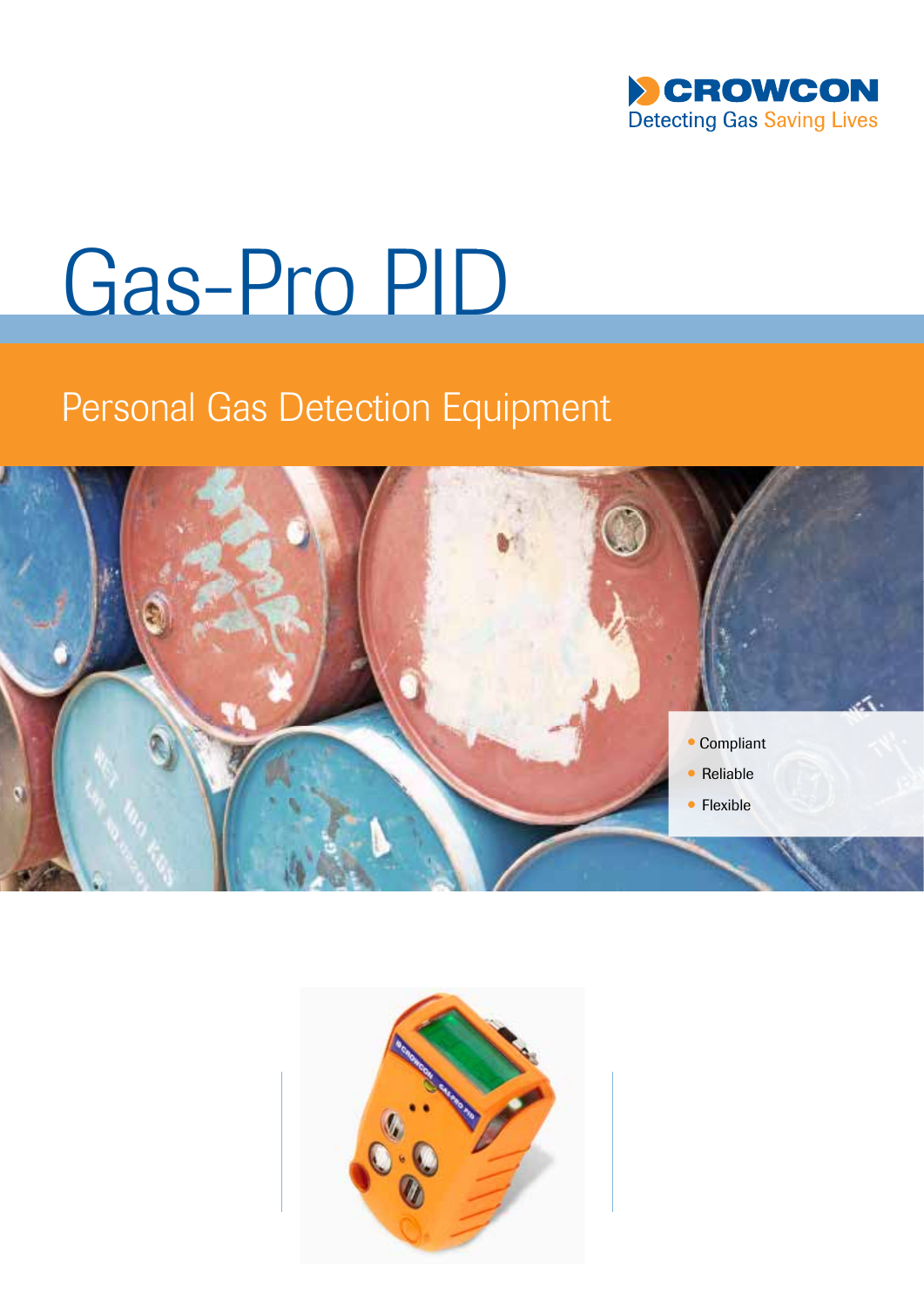## Gas-Pro PID

### Personal 5 Gas Detector with Optional Pump

When lives and property are at risk and you need gas detection equipment that is totally reliable, you need Crowcon. For over 40 years Crowcon has been developing and manufacturing high quality products with a reputation for reliability and technical innovation.

Crowcon provide both single gas and multigas monitors for personal safety and portable monitoring applications providing protection against a wide range of industrial gas hazards.



#### Choosing the portable gas detector for your needs

Designed with industrial environments and fleet managers in mind, Gas-Pro PID offers detection of up to 5 gases in a compact and rugged solution capable of withstanding harsh environments and everyday use. Gas-Pro PID has an easy-to-read top mount display combining ease of use with user focused features. An optional internal pump, activated with the flow plate, takes the pain out of pre-entry testing and allows Gas-Pro PID to be worn either in pumped or diffusion modes.

#### User friendly

Strong pump

| Top mount display                               | Makes it easy to read at a glance for quick decision-making |  |
|-------------------------------------------------|-------------------------------------------------------------|--|
| Simple single button operation                  | Limited training required                                   |  |
| Ergonomically designed                          | Sits well when worn and fits easily in the hand             |  |
| <b>Flexibility</b>                              |                                                             |  |
| Monitors 5 gases from many different options    | Hundreds of variants to choose from                         |  |
| Pumped and diffusion solutions                  | Offers multiple uses within one compact detector            |  |
| Multiple languages                              | Regionally configurable                                     |  |
| Automatic fail safe flow pump plate recognition | Simple to use and no tools required                         |  |
| Specific and unique Pre-Entry Check (PEC) mode  | Takes away the pain of pre-entry testing                    |  |
| PID correction factor                           | Set to target VOC's                                         |  |
| <b>Reliability</b>                              |                                                             |  |
| Broad range PID                                 | Hundreds of gases detected                                  |  |
| Water and dust resistant to IP65 and IP66       | Capable of withstanding harsh environments                  |  |
| Bump and calibration reminders                  | Full compliance                                             |  |
| Positive/+ve Safety                             | Full site compliance                                        |  |

#### Please see the back page for full technical specifications.

Up to 30m sampling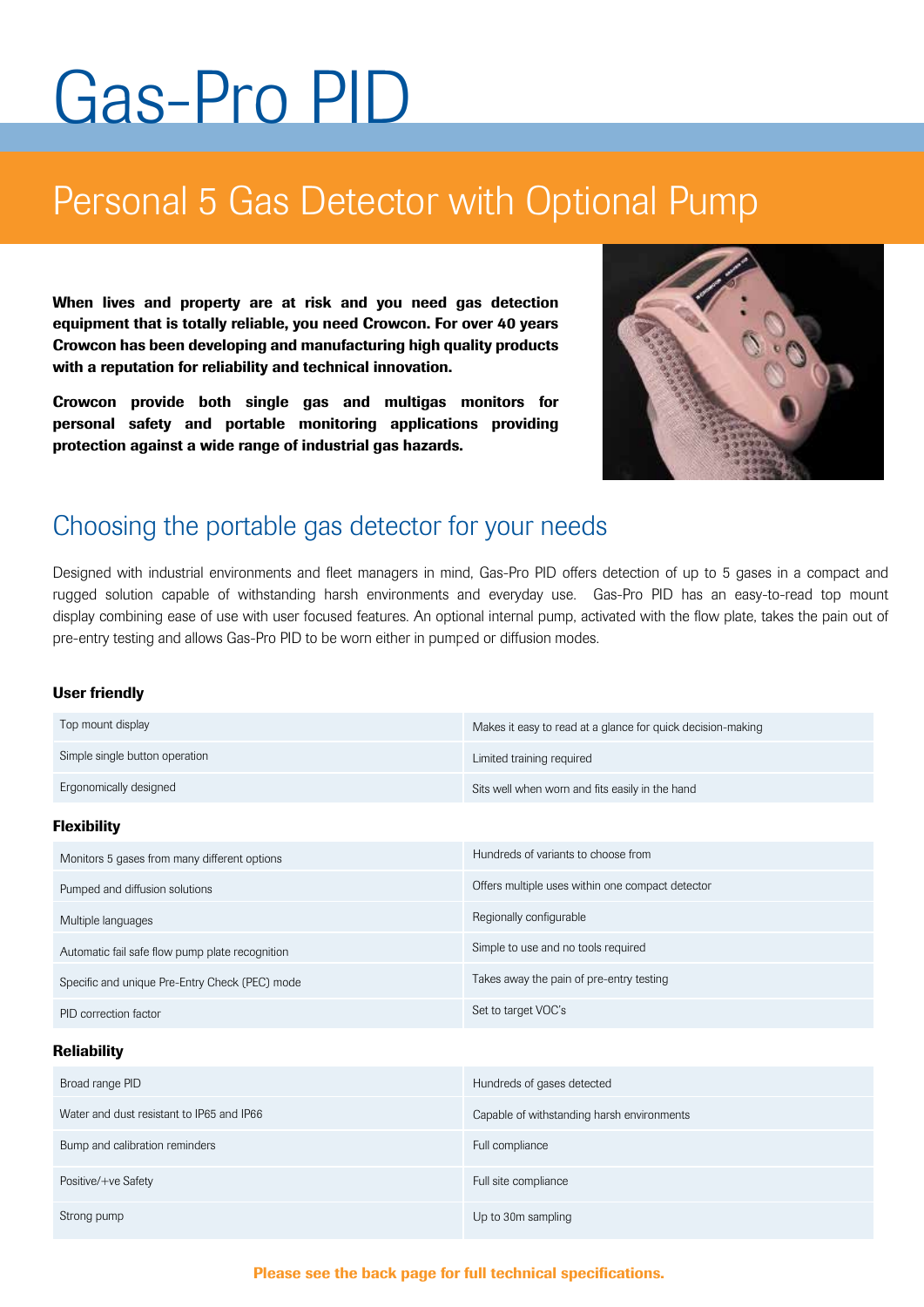## Gas-Pro PID



### PID Technology

Volatile Organic Compounds are organic compounds characterised by their tendency to evaporate easily at room temperature. Familiar substances containing VOCs include solvents, paint thinners and glues, as well as the vapours associated with fuels such as gasoline, diesel, heating oil, kerosene and jet fuel. This category also includes many specific toxic substances such as benzene, butadiene, hexane, toluene, xylene, and many others.

Solvents, fuels and many other VOC vapours are extremely common in many workplace environments. Most have surprisingly low occupational exposure limits. For most VOCs, long before you reach a concentration sufficient to register on a combustible gas indicator, you will have easily exceeded the toxic exposure limits for the contaminant.

The amount of energy needed to remove an electron from the target molecule is called the Ionisation Potential (IP). The PID sensor Crowcon use in the Gas-Pro PID is a 10.6ev (Electron Volt) and emits a UV light source. The target gas will pass through the light source and if the gas has an ionisation potential of less than 10.6 an electron will be released from the gas compound. The gas will then pass through the electrode stack that will capture any moisture that is released during this chemical reaction and, more importantly, give a reading. The output will be converted into the PPM readings shown on the screen.



Key markets are Hazmat teams such as fire fighters and quick responders, shipping containers, industrial such as pharmaceutical or plastics production. Aviation is also a key market with wing tank entry requiring a PID sensor. For more information on this technology please contact your local supplier.